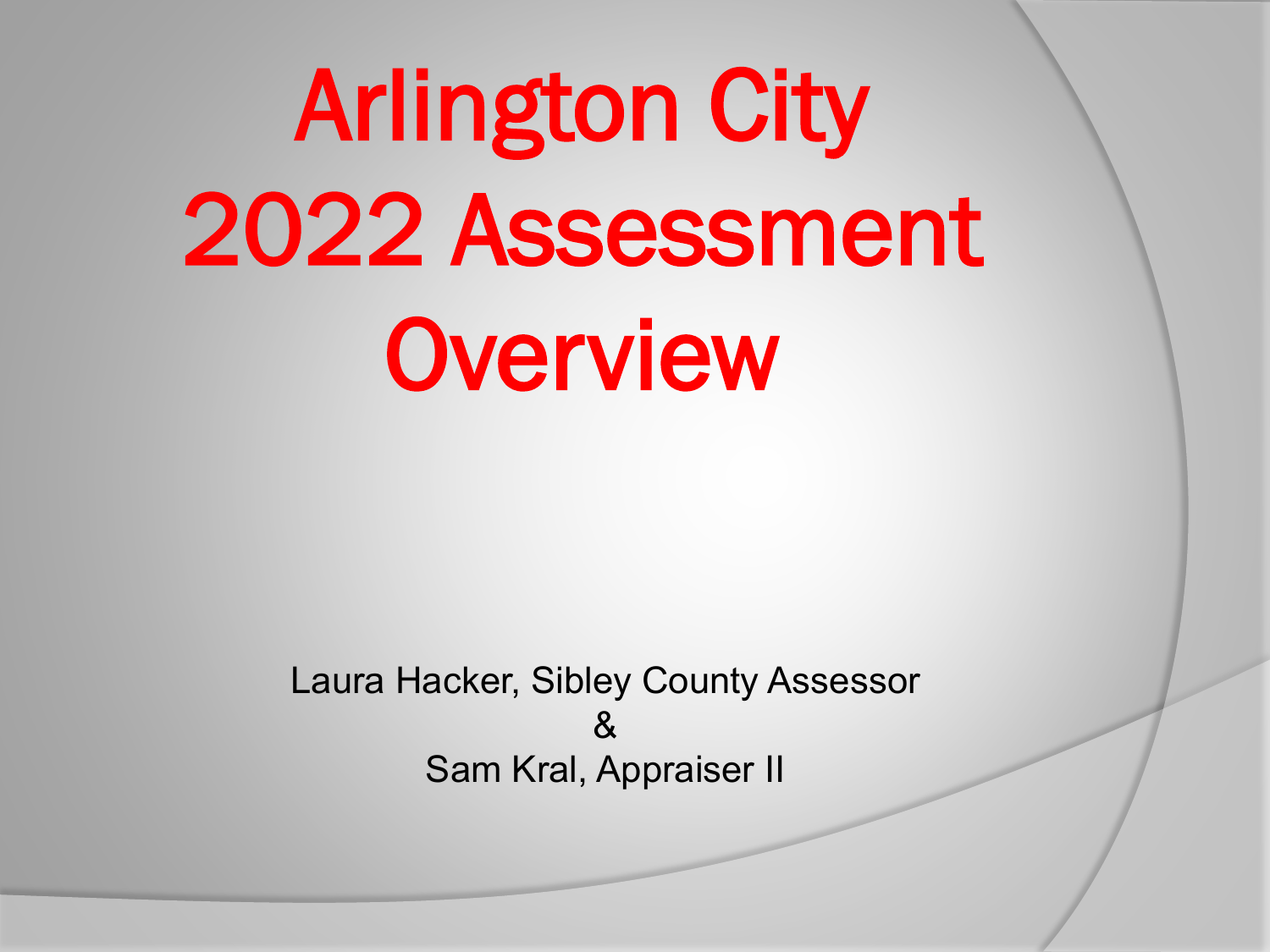### **Timeline for Property Taxes payable in 2023**

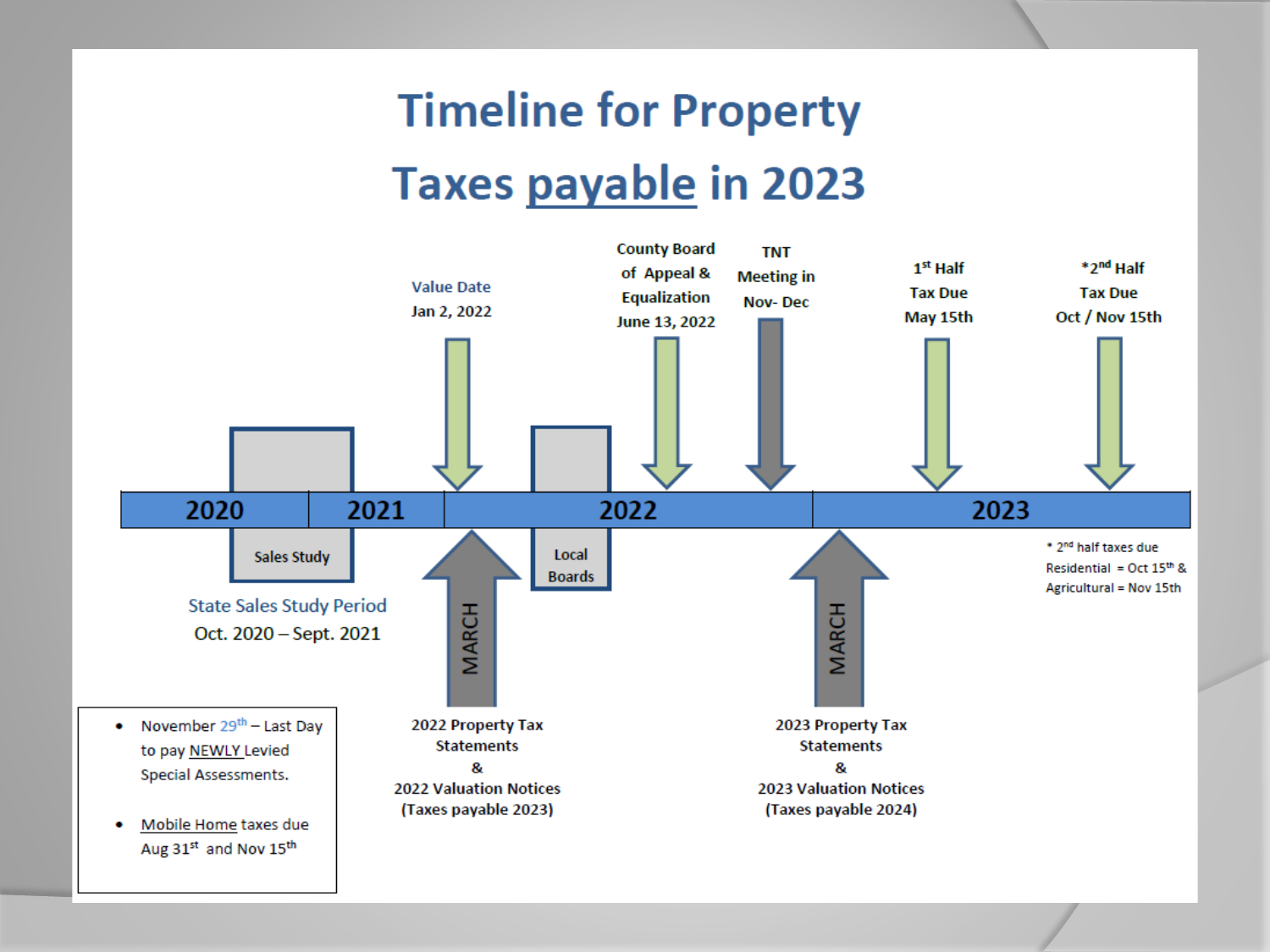## The Appraisal Process

- Classify the property according to current use
	- Includes homestead determination
- Value the property (ad valorum) each year
	- View property
		- o The appraiser is required to view each property at least once every five years.
		- The appraiser may visit your property at shorter intervals for the following reasons:
			- Result of a building permit
			- Request for a review by the owner
			- Review appraisal for an appeal
			- Anytime the assessor feels that property may be in error and or incorrect value may be placed on the property
	- Update information on property records
	- Analyze sales and Establish estimated market value
	- Mail valuation and classification notices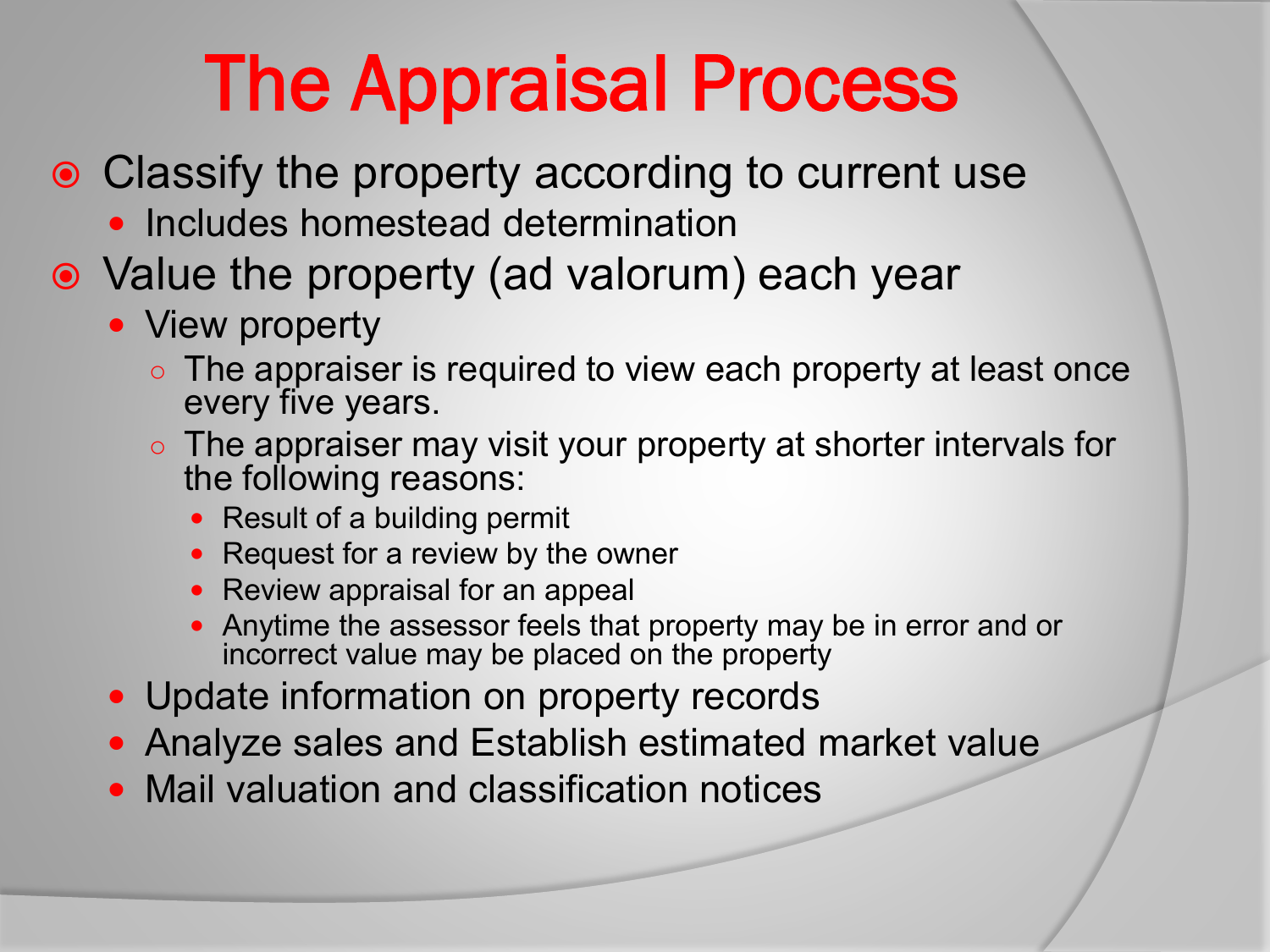## **Definitions**

- Estimated Market Value (EMV)
	- Price the property would likely sell for on the open market under typical, normal, and competitive conditions
	- Set as of January  $2^{nd}$  of each year
- Taxable Market Value (TMV)
	- Amount of value actually used in calculating property tax



#### Why Are EMV and TMV Sometimes Different?

- Special programs green acres, plat law, this old house, Veteran's exclusion, etc.
- Homestead exclusion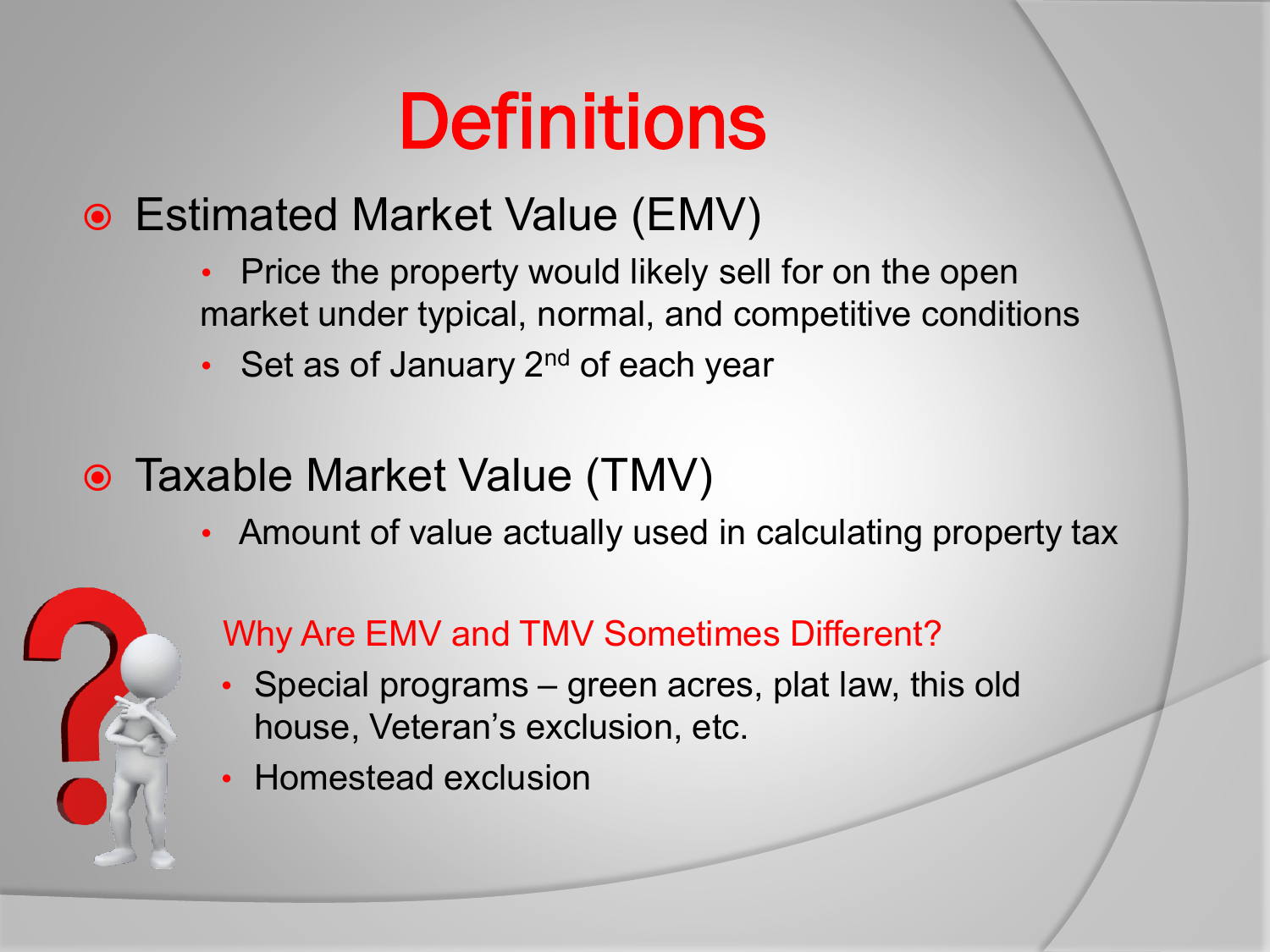## **Homesteads**

- Own, occupy and apply by December 31<sup>st</sup> to be eligible for benefits on the following year's taxes paid
- In 2012, Legislation changed the way homesteads were calculated. Prior, it was a credit upon your tax. Now, it is an exclusion of a portion of your value.

First \$76,000 in EMV: 40% Excluded (Up to max. of \$30,400) Over \$76,000 in EMV: Reduce maximum exclusion by 9% Note: Exclusion eliminated for properties valued higher than \$413,000

> Homesteads DO have an impact on taxes!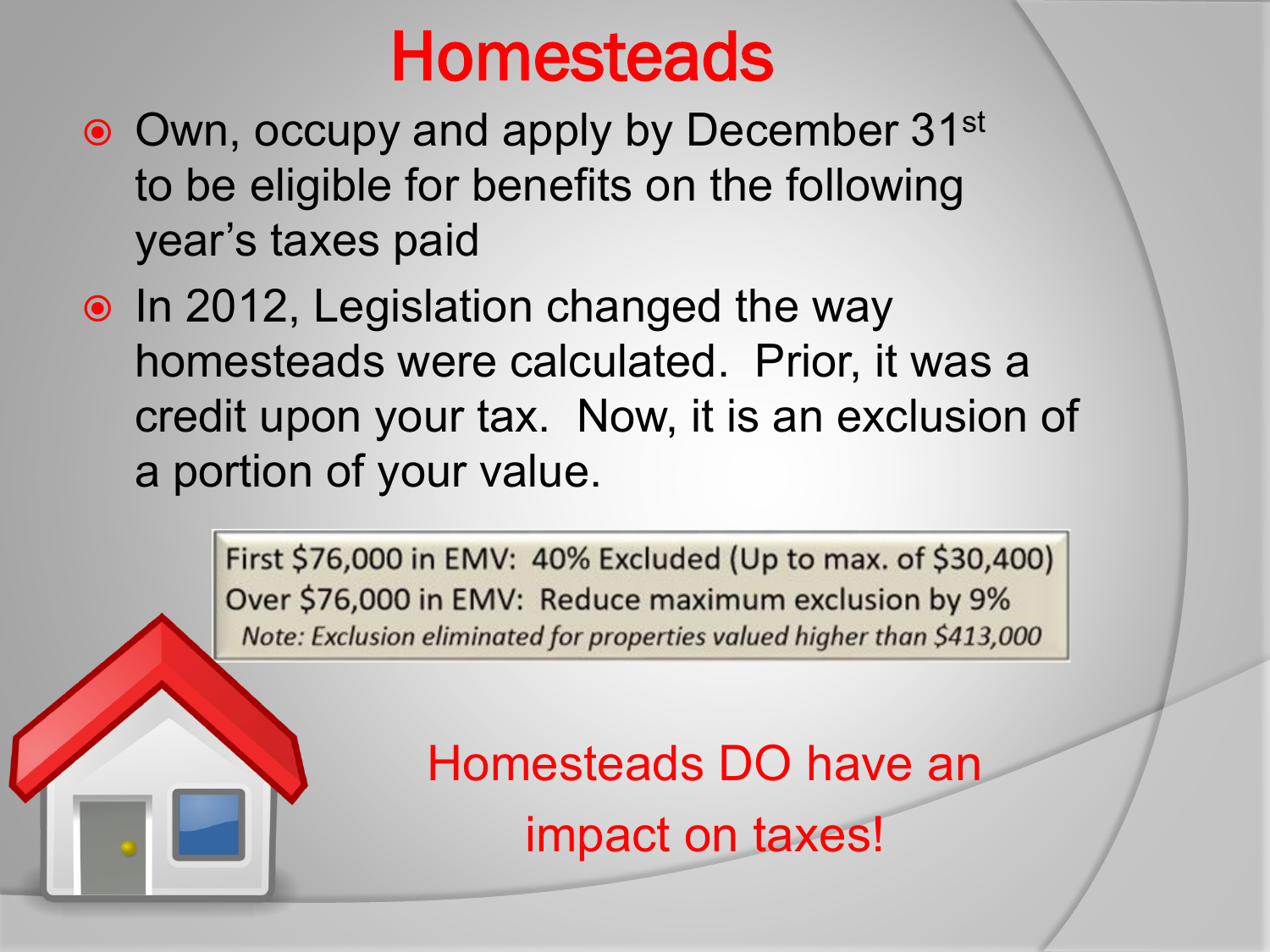## The Three "BIG" reasons why values change:

#### **Appreciation or depreciation in the real estate market.**

The assessor's office collects information on the local real estate market and adjusts property values annually in order to reflect the market. The requirement that the assessor actually view properties once every five years does not limit the assessor to revaluing properties once every five years. The assessor is required to review property values and classifications each year.





#### **Physical changes to improvements on the property.**

Improvements such as building a deck or finishing the basement increase the value of the property, and the assessor would adjust the value to reflect these improvements. Similarly, the assessor should adjust the value for any structural components that may be removed.

#### **Equalization process.**

The Commissioner of Revenue, acting as the State Board of Equalization, has the authority to increase or decrease values to bring about equalization. The orders are usually on a county-, city-, or township-wide basis for a particular classification of property. All State Board orders must be implemented by the county for the current

assessment year.

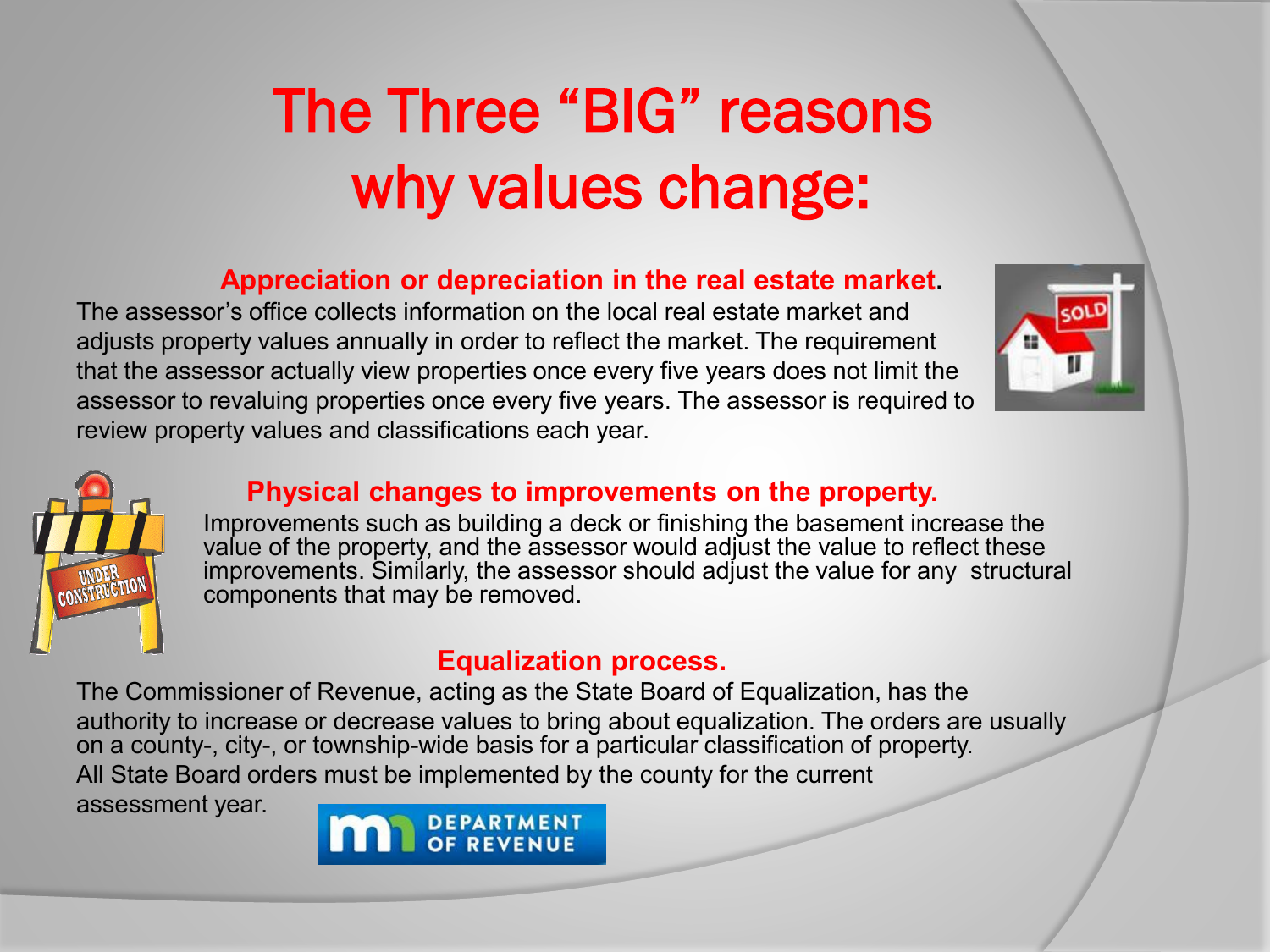## Change In EMVs

- **How do we determine market changes to EMVs every** year?
	- Department of Revenue compares our EMV to the sale price of arms-length "good" sales (no relative sales, old contracts, foreclosures, short sales, etc.)
	- Median ratio of sales in that jurisdiction must be between 90% 105% Goal is 100%

Example: 7 sales with ratios of

82% 83% 85% **86% Median** 93% 99% 104%

Result: EMVs must be increased by at least 4%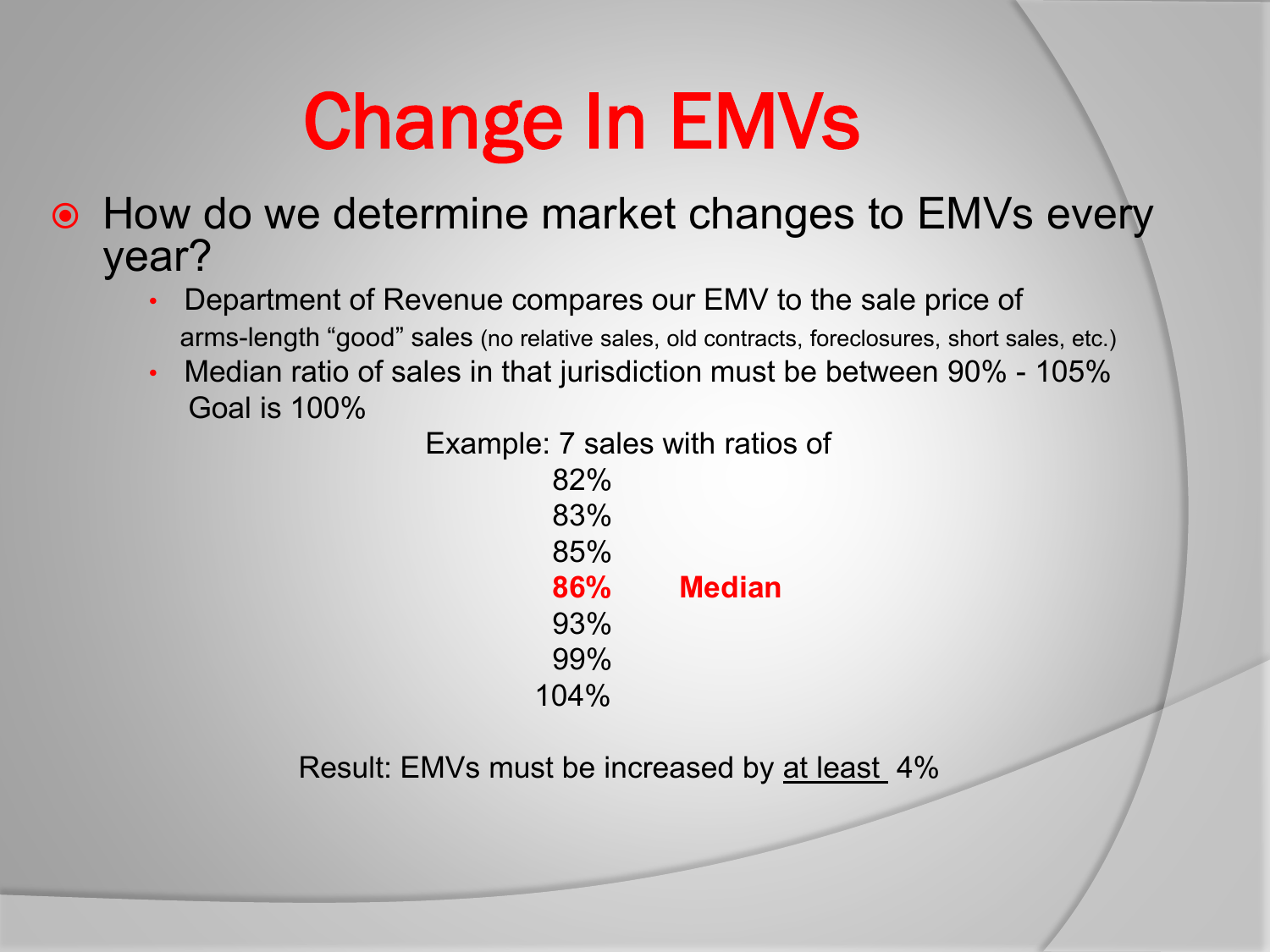## October 1, 2020 to September 30, 2021



- $\div$  These sales determine the annual market adjustment for the 2022 Assessment Year, if any.
- ◆ 49 Residential Sales were included in the Dept. of Revenue Sales Study for the City of Arlington

Median Ratio was 73.70%

- 4 Commercial Sales included in Dept. of Revenue Sales Study Median Ratio was 74.83%
- No Sales of Apartments in Arlington City this year

**Sales reports are now available on the Assessor's page of the Sibley County website.**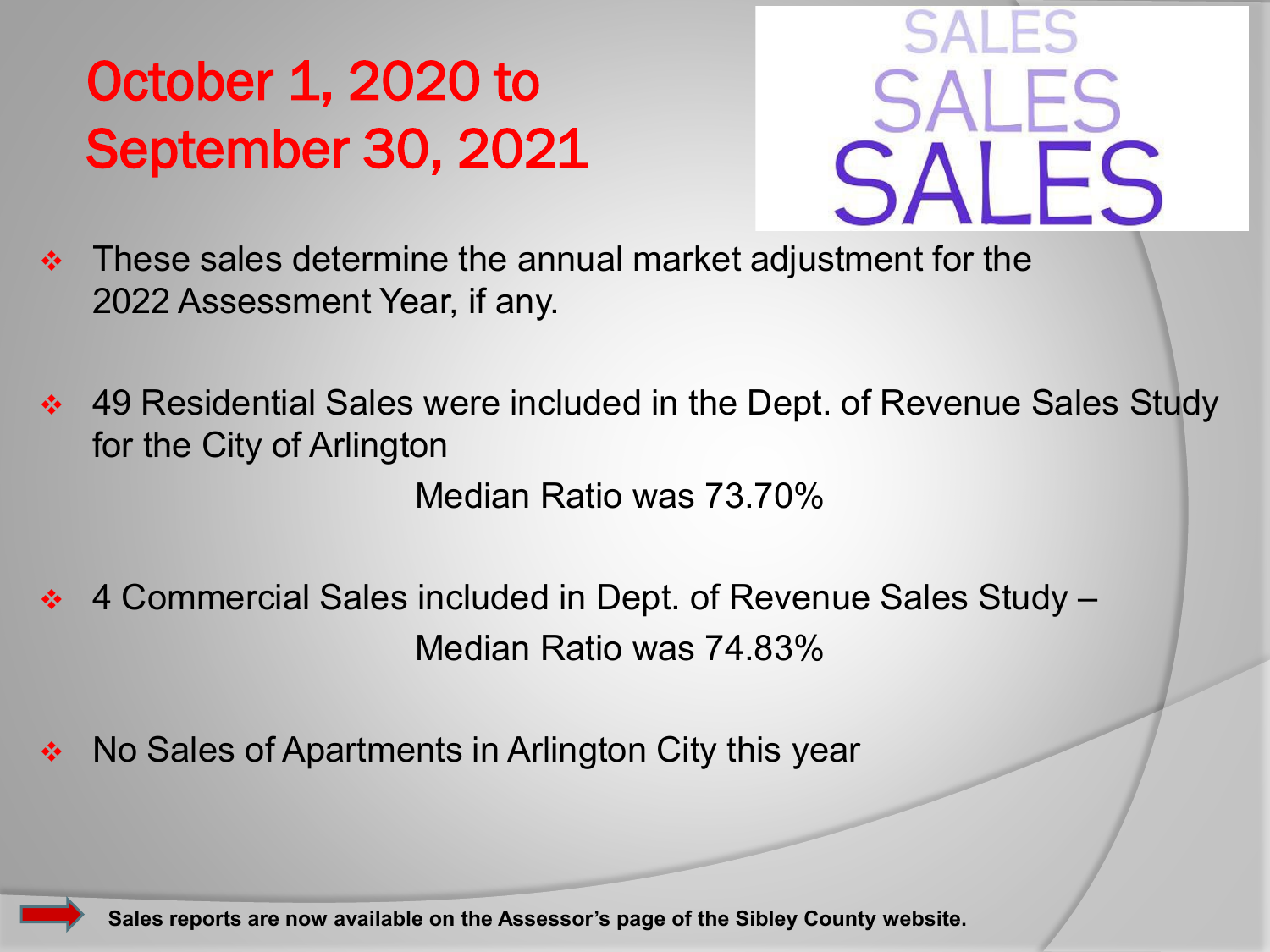2022 Assessment Average Market Value Change for Arlington City

> ● Residential: 25% Increase (Countywide range 10% - 40%)

● Commercial / Industrial: 15% Increase (Countywide range 5% - 15%)



● Tillable: 22% Increase (Countywide)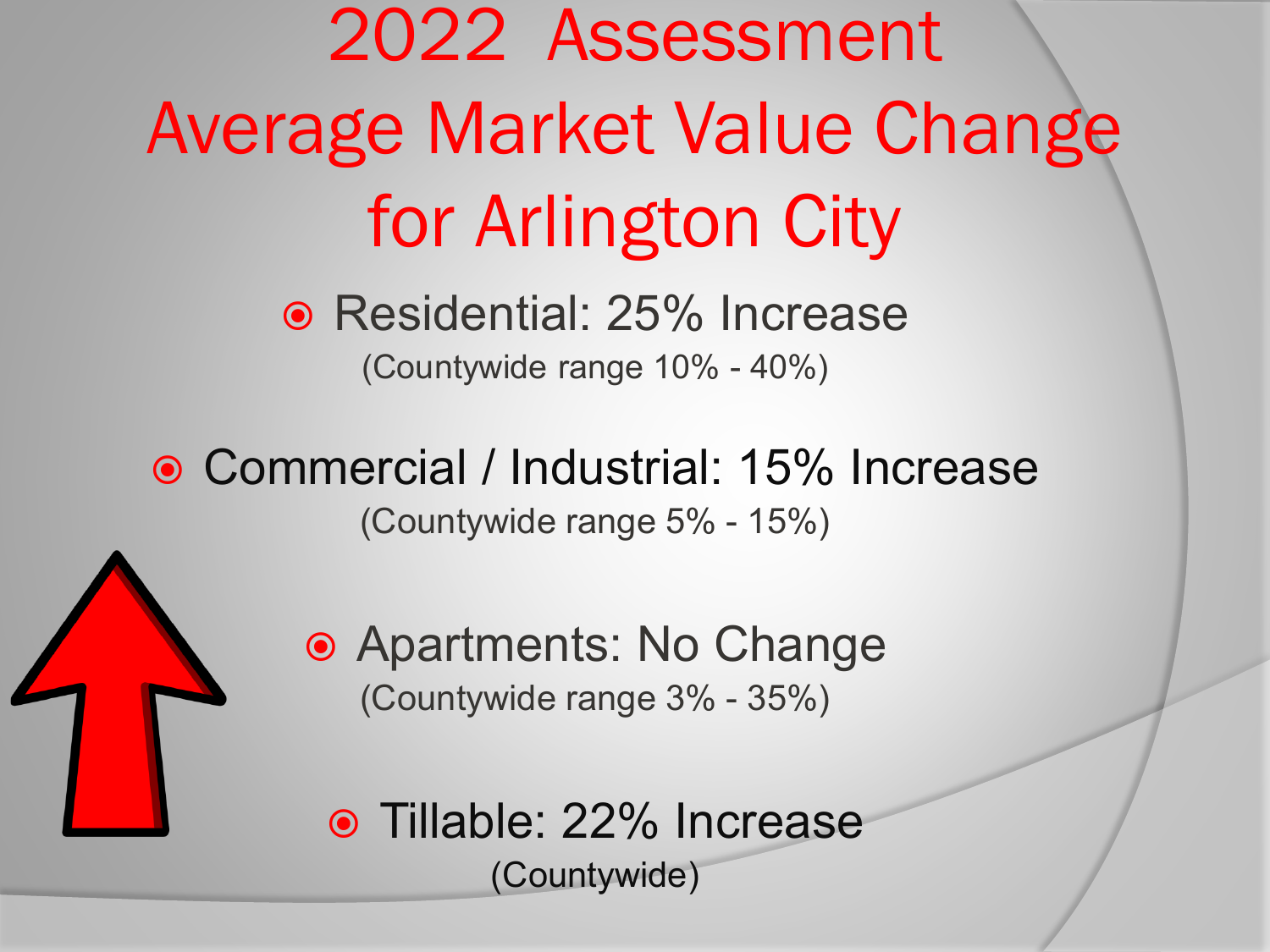

**WERS** 

**Does a 25% increase in property values mean that my taxes will go up 25% next year?** 

### **Not necessarily.**

There are several factors that affect the amount of property tax you pay:

1. Property Classification

2. Class rates (set by state legislature)

3. City, County, School & Other Taxing Authorities' budgets / levy amounts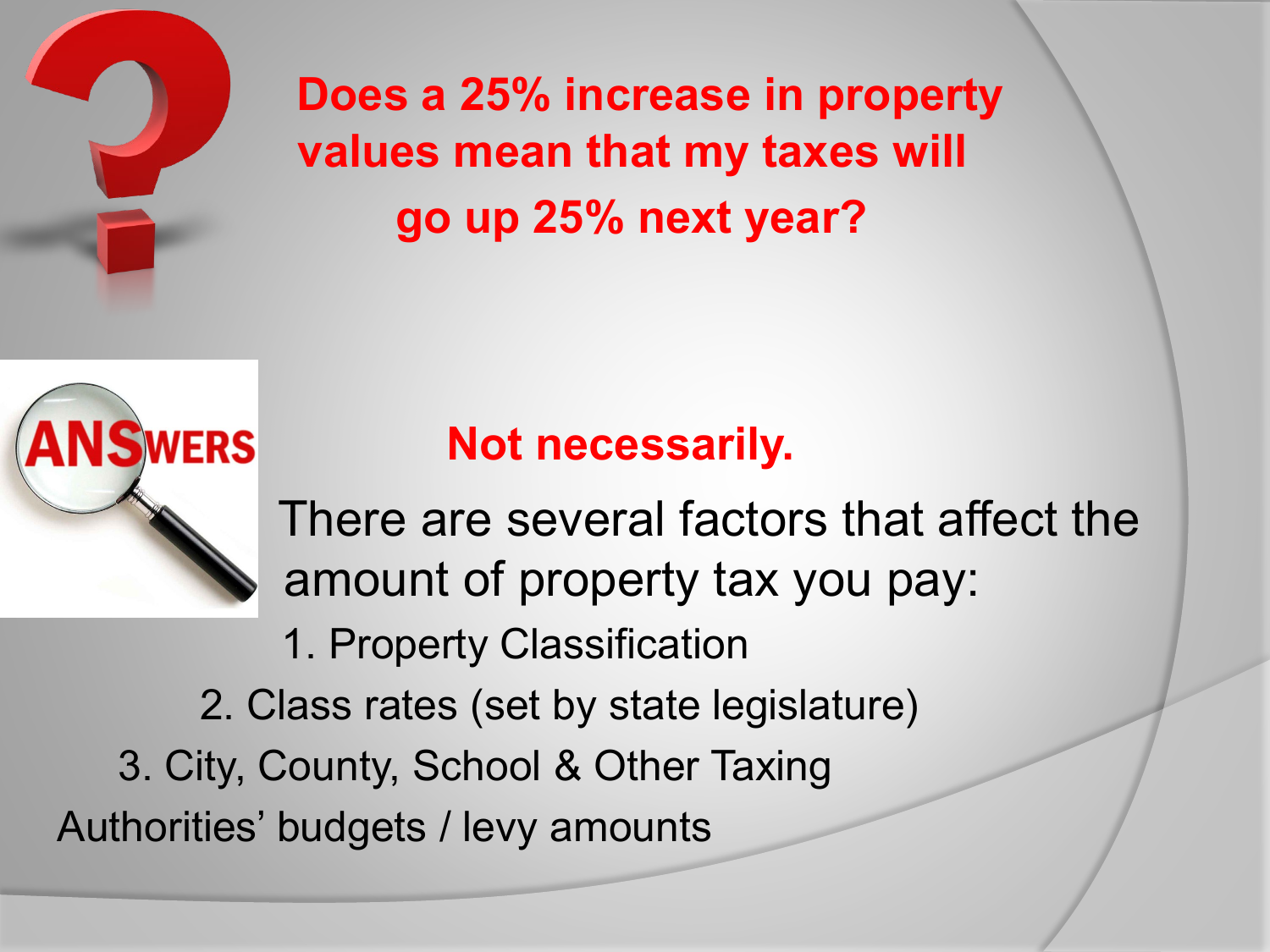

- What if you disagree with your value or classification?
	- Informal Options
		- Contact the Assessor's Office with questions or concerns
		- Step 1 Appeal at the Open Book Meeting (if chosen by your jurisdiction in place of Local Board of Appeal & Equalization) (City of Arlington **IS** an Open Book Appeal jurisdiction)
	- Formal Options
		- Option 1 County Board of Appeal & Equalization
			- Available for appellants who were not satisfied with or were unable to participate in the Open Book appeal through the Assessor's office
			- Step 2 Appeal at the County Board of Appeal & Equalization Meeting (June 13, 2022)
				- Option 2 Minnesota Tax Court
			- Small Claims Division or Regular Division of Tax Court (depending on type of appeal)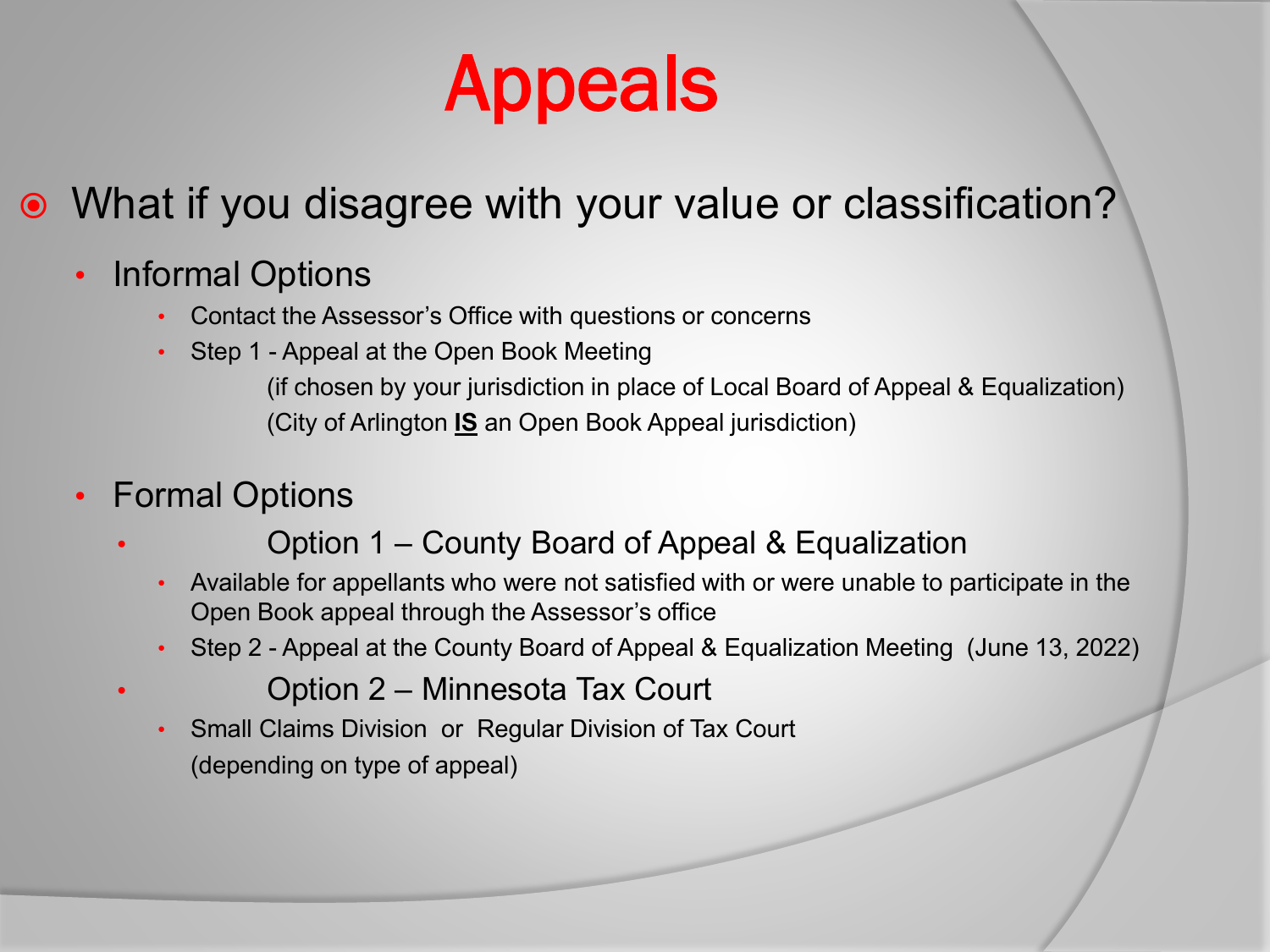## Open Book Meeting

- Benefits for property owners
	- Less formal
	- Can schedule a time for assessor to view
	- Process is efficient
	- Convenient for property owners
	- Property owners talk to assessor
		- On a one-on-one basis
		- Less intimidating
		- Can still appeal to higher levels
		- More private setting
		- Not having to be apprehensive about making a presentation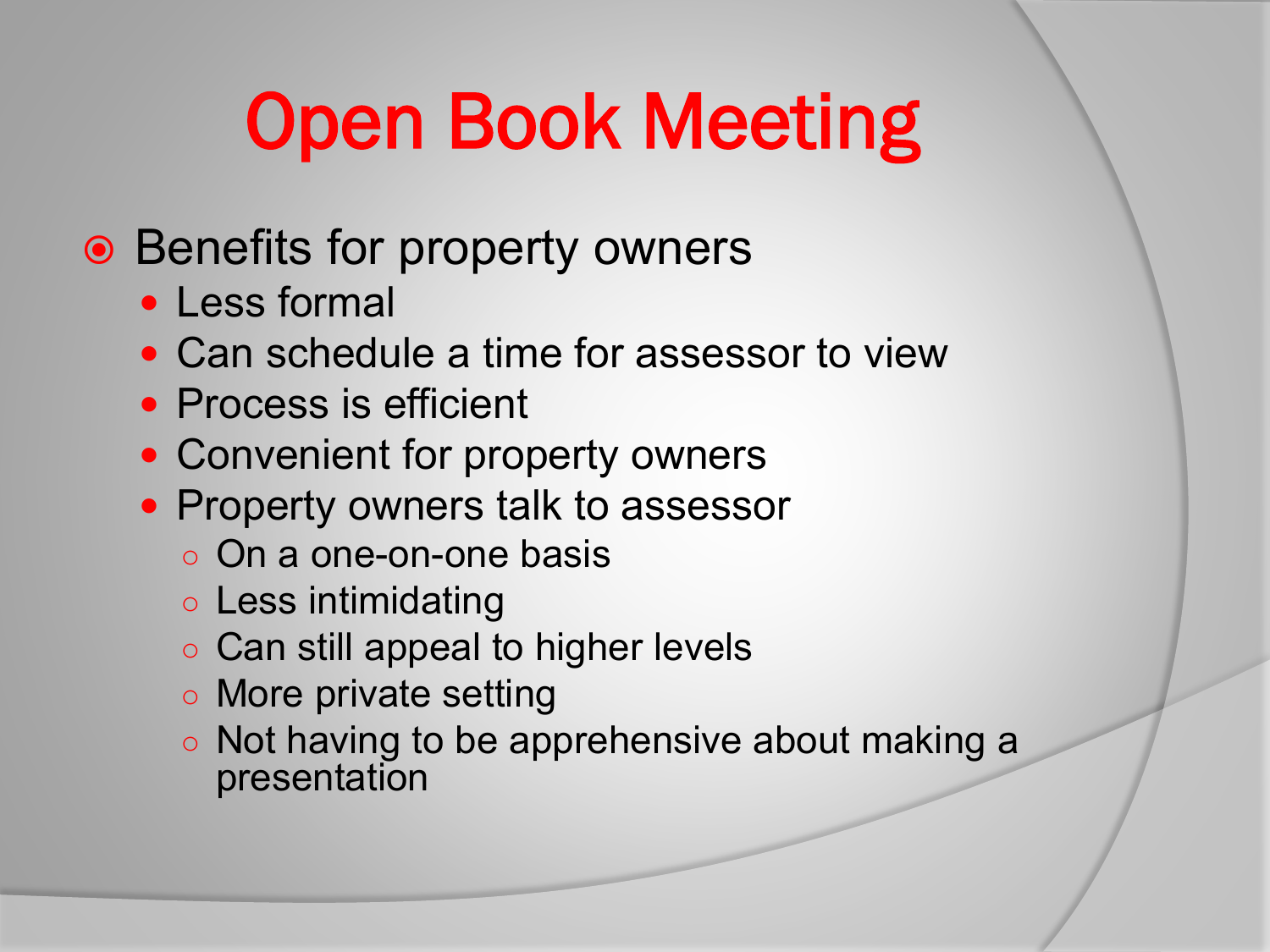

### Can I refuse entry to the Assessor?

A property owner may refuse to allow an assessor to inspect their property. This refusal by the property owner must be either verbal or expressly stated in a letter to the county assessor. If the assessor is denied access to view a property, the assessor is authorized to estimate the property's estimated market value by making assumptions believed appropriate concerning the property's finish and condition. (M.S. 273.20)

However, if a property owner refuses entry to the assessor, they do not have the right to appeal their value.

Any officer authorized by law to assess property for taxation may, when necessary to the proper performance of their duties, enter any dwelling, house, building, or structure and view the same and the property therein. ( M.S. 273.20) Any officer authorized by law to assess property for ad valorem tax purposes shall have reasonable access to land and structures as necessary for the proper performance of their duties.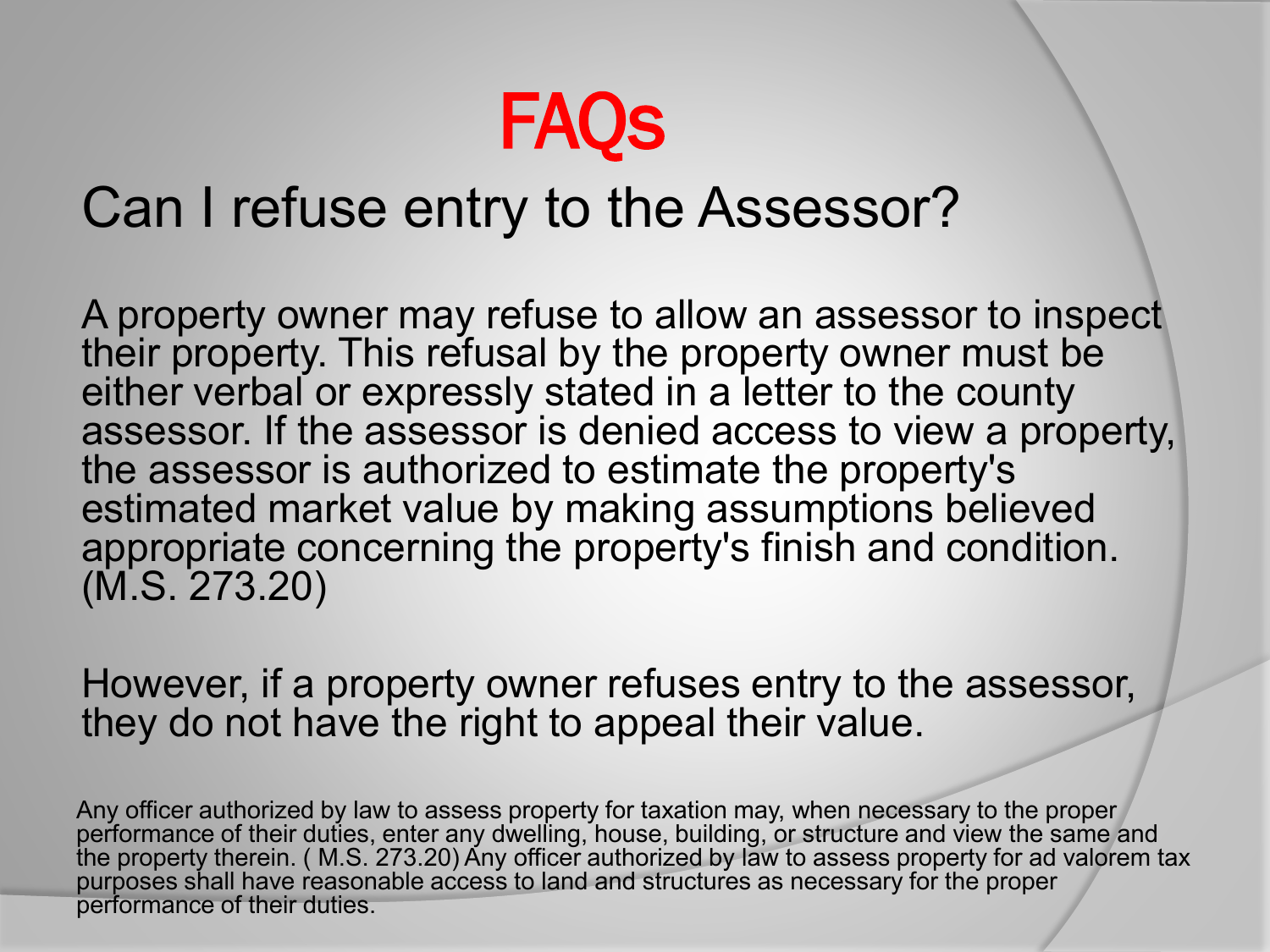**FAQS** 

### **Is it legal for the assessor to increase or decrease my value so much in one year?**

Yes. The assessor must value property at market value each year. Property values change continuously with changing economic conditions. There is no limit to the amount of increase or decrease in estimated market values in a given year.